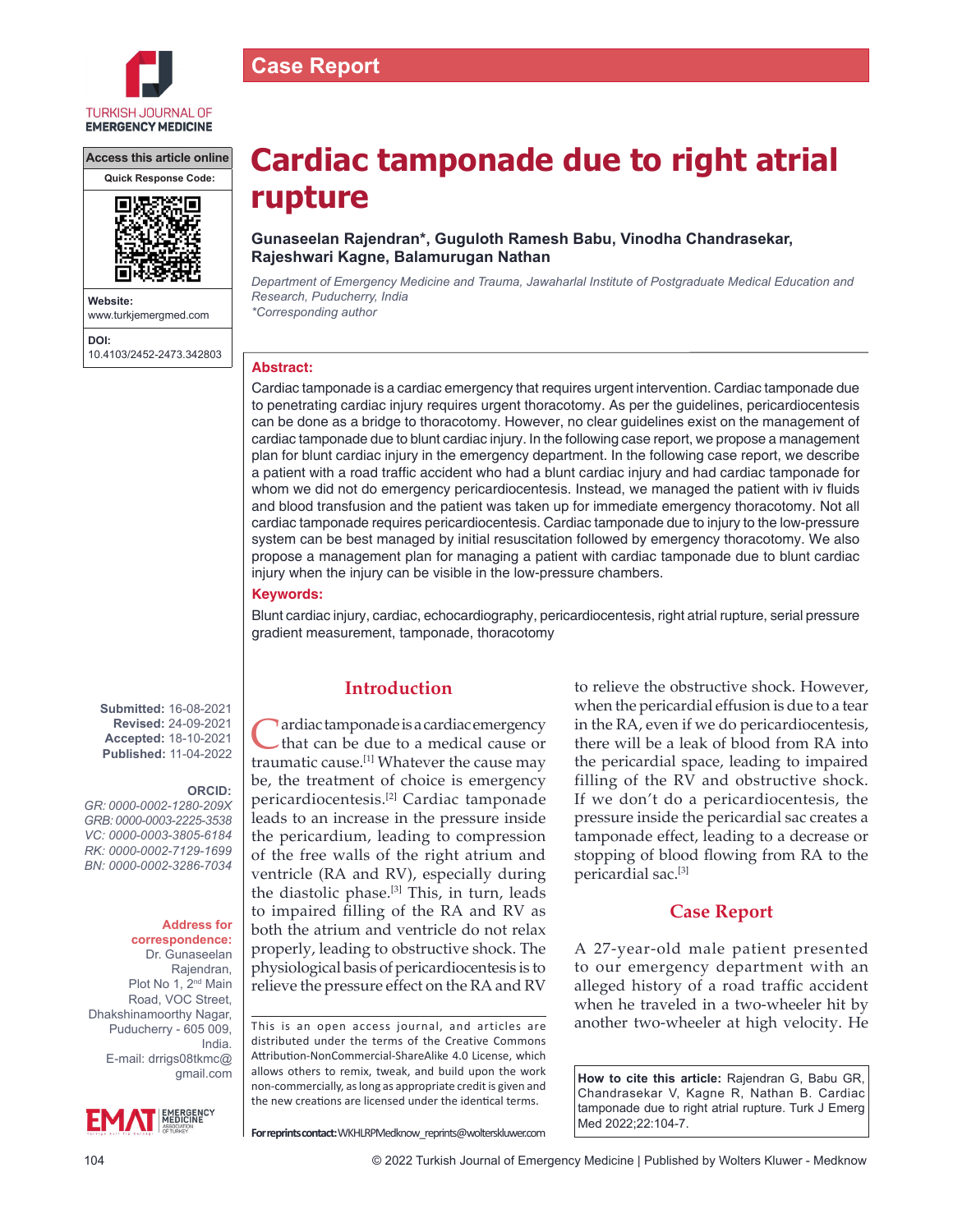was initially taken to a nearby secondary care center. A primary survey was done in the secondary care center, and they have intubated the patient in view of low Glasgow Coma Scale. They initiated two large bore iv lines, started the patient on 1 l of warmed crystalloids, and referred the patient to our tertiary care center. In our triage, the patient's vitals were heart rate 117 beats/min, blood pressure 80/50 mm of Hg, and hence, he was triaged as Emergency Severity Index Class II and was shifted to our resuscitation area. In our resuscitation area, we again carried out the primary survey. The airway was already secured with an 8.0 size endotracheal tube. There were no tube displacement, obstruction, pneumothorax, or equipment failure. The patient had bilateral equal air entry without any tracheal shift or distended neck veins, and the patient maintained a saturation of 100% with 40% FiO2. The patient's blood pressure was 80/50 mm of Hg with a heart rate of 117 beats per minute. There were no externally visible bleeding sites. Chest compression and pelvic compression were negative. There was no evidence of a long bone fracture. An extended Focussed Assessment of Sonography in Trauma was carried out, which revealed a circumferential pericardial effusion. Meanwhile, we initiated a group‑specific blood transfusion. The patient's blood pressure stabilized after two units of blood transfusion.

A more detailed echocardiographic assessment was made. There was a circumferential pericardial effusion of 2 cm with evidence of RV diastolic collapse suggestive of cardiac tamponade. The patient also had a tear in the right atrial free wall [Figure 1a] with blood flow from the



**Figure 1:** (a) Showing POCUS‑Subcostal view. The arrow indicates the tear in the right atrium. (b) Showing POCUS‑Subcostal view. The image shows a flow from right atrium into the pericardial sac at the site of rupture. (c) Shows the gradient across the pericardium and the right atrium across the rupture site

RA into the pericardial sac [Figure 1b]. We didn't proceed with pericardiocentesis because of two reasons. (1) There was very minimal space between the pericardial layers and there was a high chance of puncturing the myocardium. (2) With time, the pressure inside the pericardial sac gradually increased, which reduced the amount of blood flow from the RA into the pericardial sac. We used serial echocardiographic measurements of the pressure difference across the tear. Initially, the pressure difference across the site was 4 mm Hg, and at one point in time, the gradient became <1, which signifies that the leak across the tear was minimal [Figure 1c].

Once the patient was hemodynamically stable, the patient was taken up to radiology for contrast-enhanced computed tomography (CECT) of the thorax and abdomen by the cardiothoracic vascular team. In the CECT also, there was no contrast leak into the pericardium, which confirmed our hypothesis. The patient was taken to the operating room (OR) for emergency thoracotomy. In the OR, the tear in the RA was confirmed and then was repaired with prolene pledgeted sutures. Following the procedure, the patient was admitted to the intensive care unit. The patient was extubated the next day, and he was hemodynamically stable. The patient was subsequently discharged without any significant complications. We got informed written consent from the patient for publishing the case details and images.

## **Discussion**

Cardiac tamponade is a condition wherein there is a collection of fluid in the pericardial space. It is caused by a variety of conditions, both medical and traumatic. The most common medical condition for cardiac tamponade is tuberculosis, followed by malignancy, postcardiac myocardial rupture, uremia, and coagulopathy.<sup>[4,5]</sup> The treatment for cardiac tamponade is urgent pericardiocentesis.<sup>[6]</sup>

Whereas cardiac tamponade due to trauma can be due to rupture of the cardiac chambers. If it is due to a rupture of the ventricle, usually the patient will not survive because of exsanguinating hemorrhage. Cardiac tamponade due to RA rupture results in both cardiogenic and obstructive shock. As per the 2015 ESC guidelines for the diagnosis and management of pericardial disease, the treatment of choice for cardiac tamponade due to penetrating trauma is immediate thoracotomy (Class I recommendation, level B of evidence).[7] When immediate thoracotomy is not possible, pericardiocentesis can be done as a bridge to thoracotomy (Class IIb recommendation, level B of evidence).<sup>[7]</sup> However, doing a pericardiocentesis in a patient with a rupture of the atrium may be detrimental.[3] Reddy *et al*. studied the spectrum of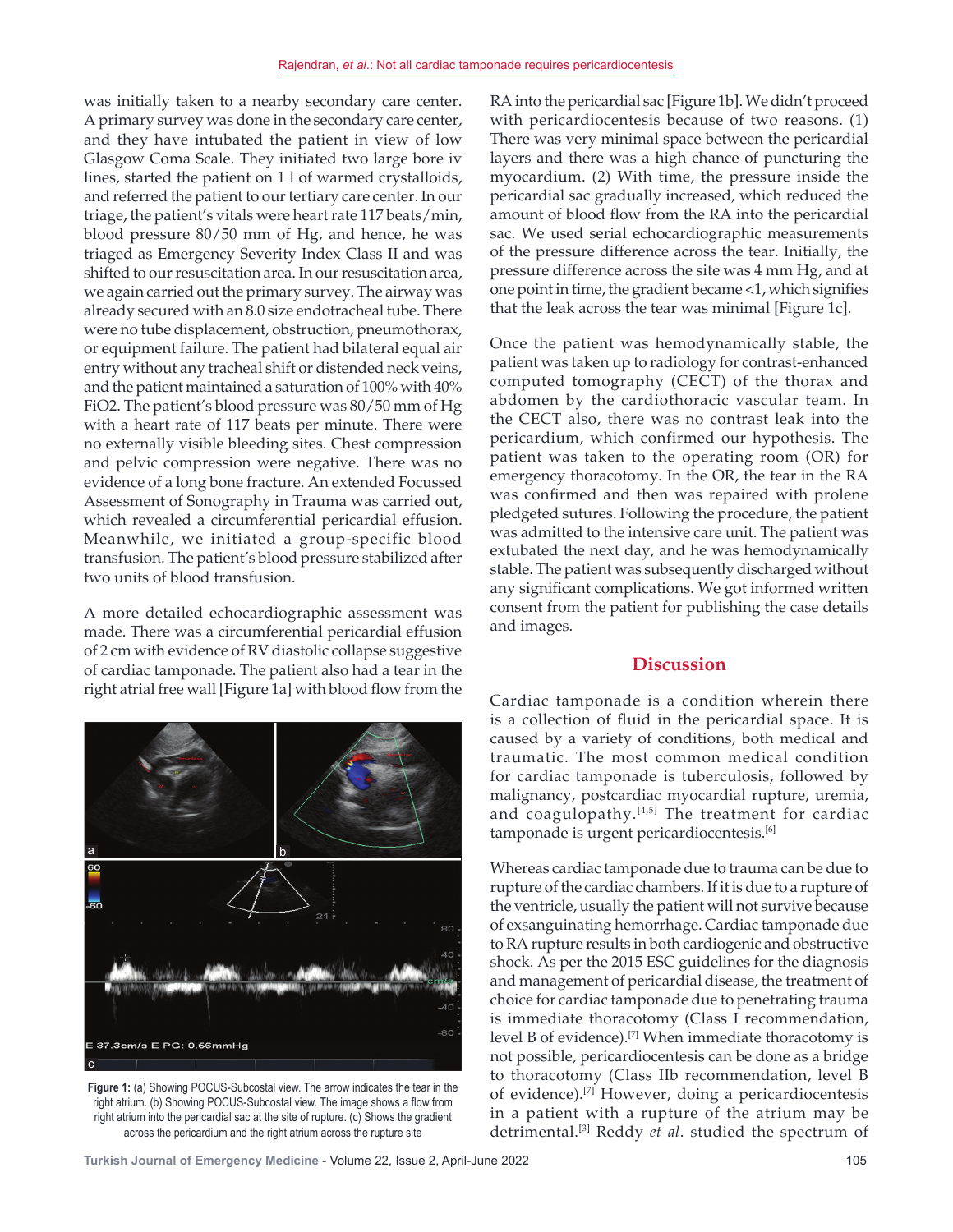hemodynamic changes in cardiac tamponade. In their study, they encountered a subgroup of patients who had low-pressure tamponade. They found that in this subgroup, pericardiocentesis was associated with an insignificant increase in cardiac output. They concluded that patients with equilibrated but low filling pressure may or may not have compromised cardiac output depending on whether the low pressure is secondary to hypovolemia. With the advances in diagnostic modality and point-of-care ultrasound, pericardiocentesis can be avoided if we can diagnose atrial rupture.

The pericardium is made up of fibrous tissues which have some elasticity. The pressure inside the pericardium starts to increase slowly when there is an accumulation of fluid inside the pericardial cavity. When the elastic limit is reached, further fluid accumulation causes an exponential increase in the pressure inside the pericardial cavity.<sup>[1,8]</sup> In traumatic cardiac tamponade due to right atrial rupture, an artificial shunt is created between the RA and the pericardium. The pressure inside the pericardial sac slowly rises as blood leaks into the pericardial cavity.

The normal pressure range inside the RA is 0–8 mm of Hg.[9,10] When the pericardial pressure rises above the RA pressure, the leak into the pericardial sac will decrease, and at one point in time, the leak becomes very minimal [Figure 2]. The pressure gradient across the rupture site can be measured using a pulsed‑wave Doppler. When we do a pericardiocentesis to relieve the pressure inside the pericardial sac, again, the pressure inside the pericardial sac decreases and the gradient across the rupture site decreases. This will lead to further loss of blood which may exaggerate the hemorrhagic shock [Figure 3]. Thus doing a pericardiocentesis in a patient with RA rupture can be detrimental. De Maria *et al*. reported a case of right atrial rupture following blunt chest trauma. They also managed the patient by not doing pericardiocentesis and took the patient to OR for emergency thoracotomy. They also used transfusion of crystalloids and blood to restore hemodynamic stability



**Figure 2:** Shows the pressure of right atrium, right ventricle ventricle and pericardial sac and hemodynamics when rupture of low pressure system occurs

in the acute phase.[11] A case report by Feola *et al*. on isolated right atrial rupture due to blunt chest injury revealed that the patient's hemodynamics worsened after pericardiocentesis.[12] Maraqa *et al*. also reported a case of isolated right atrial rupture, and they conducted a systematic review of isolated right atrial rupture. They also concluded that immediate operative intervention is needed for patients with hemodynamic instability.<sup>[13]</sup>

From this case, we suggest that in a patient with blunt thoracic injury with right atrial rupture causing cardiac tamponade, pericardiocentesis may not be required as the RA is a low‑pressure system that results in the early stage stoppage of leak due to a decrease in the pressure gradient across the rupture site. Serial measurements of the pressure gradient across the rupture site for quantifying the magnitude of hemorrhage into the pericardial sac should be done. Adequate fluid and blood product transfusion may be required to achieve hemodynamic stability.<sup>[14]</sup> Early thoracotomy may be needed, and pericardiocentesis need not be tried as a bridge to thoracotomy. If pericardiocentesis is attempted, it may increase the hemorrhage.

## **Conclusion**

There are no clear-cut guidelines regarding the management of cardiac tamponade due to blunt cardiac injury. This case highlights the importance of further research in blunt cardiac injury and a need for guidelines regarding the management of cardiac tamponade due to blunt cardiac injury.

#### **Credit author statement**

GR: Conceptualization, Resources, Writing-original draft, Writing -Reviewing and Editing, Visualization.

GRB, VC, RK: Resources, Writing, Reviewing.

BN: Writing – Extensive Review and Editing



**Figure 3:** Graphical relationship between the amount of blood leaked into the pericardium and the pericardial pressure and the pressure gradient across the rupture site